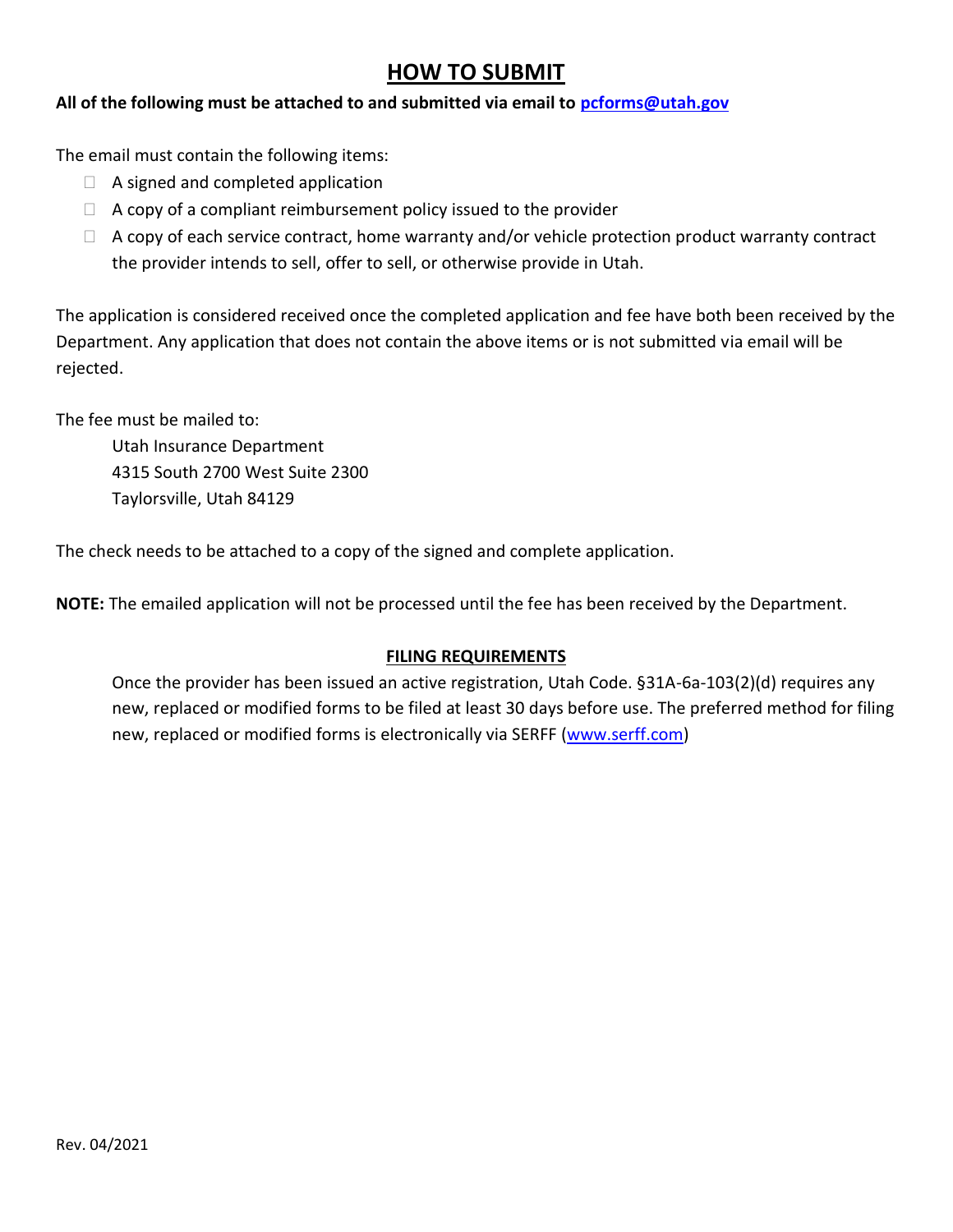# **APPLICATION FOR: SERVICE CONTRACT PROVIDER HOME WARRANTY PROVIDER VEHICLE PROTECTION PRODUCT WARRANTY PROVIDER**

Utah Department of Insurance

4315 South 2700 West, Suite 2300 Taylorsville, Utah 84129

|                                                                                                                                                |  | DATE: ______________________ |
|------------------------------------------------------------------------------------------------------------------------------------------------|--|------------------------------|
|                                                                                                                                                |  |                              |
|                                                                                                                                                |  |                              |
|                                                                                                                                                |  |                              |
|                                                                                                                                                |  |                              |
|                                                                                                                                                |  |                              |
|                                                                                                                                                |  |                              |
|                                                                                                                                                |  |                              |
| <b>APPLICATION FEE (must accompany this application)</b><br>\$300.00<br>(\$250.00 other organization application fee + \$50.00 E-Commerce fee) |  |                              |
| <b>Form of Organization:</b>                                                                                                                   |  |                              |
| □ Proprietorship □ Partnership □ LLC □ other: _________________                                                                                |  |                              |
| Corporation state and date of incorporation: ____________________                                                                              |  |                              |
| Is the provider registered with the Utah Division of Corporations $\Box$ Yes $\Box$ No                                                         |  |                              |
| State of Domicile: ___________                                                                                                                 |  |                              |
| List of all Officers, Directors & Control Persons* of the Provider: (attach additional sheet if necessary)                                     |  |                              |

\*A Control Person is any person who is a partner (other than a limited partner), officer, director, or anyone having an ownership interest of 10% or more of the provider, whether that person is an individual or other entity.

#### **Types of service contracts/warranties to be offered by the provider:**

- **NEHICLE SERVICE CONTRACT**
- **U VEHICLE PROTECTION PRODUCT WARRANTY**

\_\_\_\_\_\_\_\_\_\_\_\_\_\_\_\_\_\_\_\_\_\_\_\_\_\_\_\_\_\_\_\_\_\_\_ \_\_\_\_\_\_\_\_\_\_\_\_\_\_\_\_\_\_\_\_\_\_\_\_\_\_\_\_\_\_\_\_\_\_\_ \_\_\_\_\_\_\_\_\_\_\_\_\_\_\_\_\_\_\_\_\_\_\_\_\_\_\_\_\_\_\_\_\_\_\_

- $\Box$  HOME WARRANTY
- CONSUMER GOODS WARRANTY (WITH A PURCHASE PRICE OF OVER \$3700)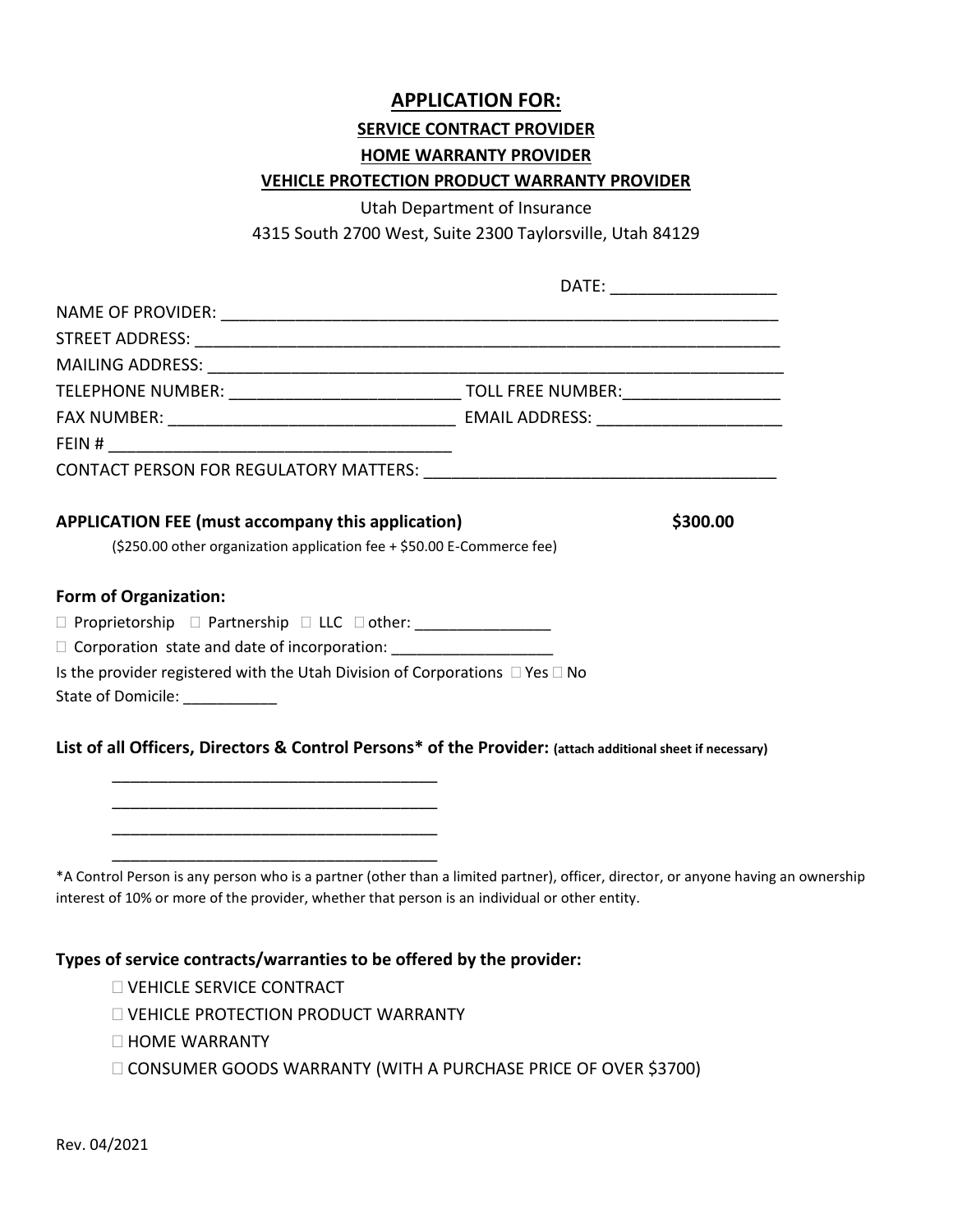Other states where the provider offers service contracts, vehicle protections product warranty and/or home warranty: (attach additional sheet if necessary)

\_\_\_\_\_\_\_\_\_\_\_\_\_\_\_ \_\_\_\_\_\_\_\_\_\_\_\_\_\_\_ \_\_\_\_\_\_\_\_\_\_\_\_\_\_\_ \_\_\_\_\_\_\_\_\_\_\_\_\_\_\_ \_\_\_\_\_\_\_\_\_\_\_\_\_\_\_ \_\_\_\_\_\_\_\_\_\_\_\_\_\_\_ \_\_\_\_\_\_\_\_\_\_\_\_\_\_\_ \_\_\_\_\_\_\_\_\_\_\_\_\_\_\_

### **PLEASE PROVIDE THE FOLLOWING ADDRESSES**

| <b>Mailing</b><br><b>Business Location</b><br><b>Company Renewal</b><br><b>Fraud Assessment</b><br>Toll-free number: ___________________________<br><b>Complaints</b><br><u> 1989 - Andrea Andrew Maria (h. 1989).</u><br>Toll-free number: ________________________<br>Utah Registered Agent for Service of Process Contact name: ______________________ | <b>Statutory Home Office</b> |  |
|-----------------------------------------------------------------------------------------------------------------------------------------------------------------------------------------------------------------------------------------------------------------------------------------------------------------------------------------------------------|------------------------------|--|
|                                                                                                                                                                                                                                                                                                                                                           |                              |  |
|                                                                                                                                                                                                                                                                                                                                                           |                              |  |
|                                                                                                                                                                                                                                                                                                                                                           |                              |  |
|                                                                                                                                                                                                                                                                                                                                                           |                              |  |
|                                                                                                                                                                                                                                                                                                                                                           |                              |  |
|                                                                                                                                                                                                                                                                                                                                                           |                              |  |
|                                                                                                                                                                                                                                                                                                                                                           |                              |  |
|                                                                                                                                                                                                                                                                                                                                                           |                              |  |
|                                                                                                                                                                                                                                                                                                                                                           |                              |  |
|                                                                                                                                                                                                                                                                                                                                                           |                              |  |
|                                                                                                                                                                                                                                                                                                                                                           |                              |  |
|                                                                                                                                                                                                                                                                                                                                                           |                              |  |
|                                                                                                                                                                                                                                                                                                                                                           |                              |  |
|                                                                                                                                                                                                                                                                                                                                                           |                              |  |
|                                                                                                                                                                                                                                                                                                                                                           |                              |  |
|                                                                                                                                                                                                                                                                                                                                                           |                              |  |
|                                                                                                                                                                                                                                                                                                                                                           |                              |  |
|                                                                                                                                                                                                                                                                                                                                                           |                              |  |
|                                                                                                                                                                                                                                                                                                                                                           |                              |  |
|                                                                                                                                                                                                                                                                                                                                                           |                              |  |
|                                                                                                                                                                                                                                                                                                                                                           |                              |  |
|                                                                                                                                                                                                                                                                                                                                                           |                              |  |
|                                                                                                                                                                                                                                                                                                                                                           |                              |  |
|                                                                                                                                                                                                                                                                                                                                                           |                              |  |
|                                                                                                                                                                                                                                                                                                                                                           |                              |  |
|                                                                                                                                                                                                                                                                                                                                                           |                              |  |
|                                                                                                                                                                                                                                                                                                                                                           |                              |  |
|                                                                                                                                                                                                                                                                                                                                                           |                              |  |
|                                                                                                                                                                                                                                                                                                                                                           |                              |  |